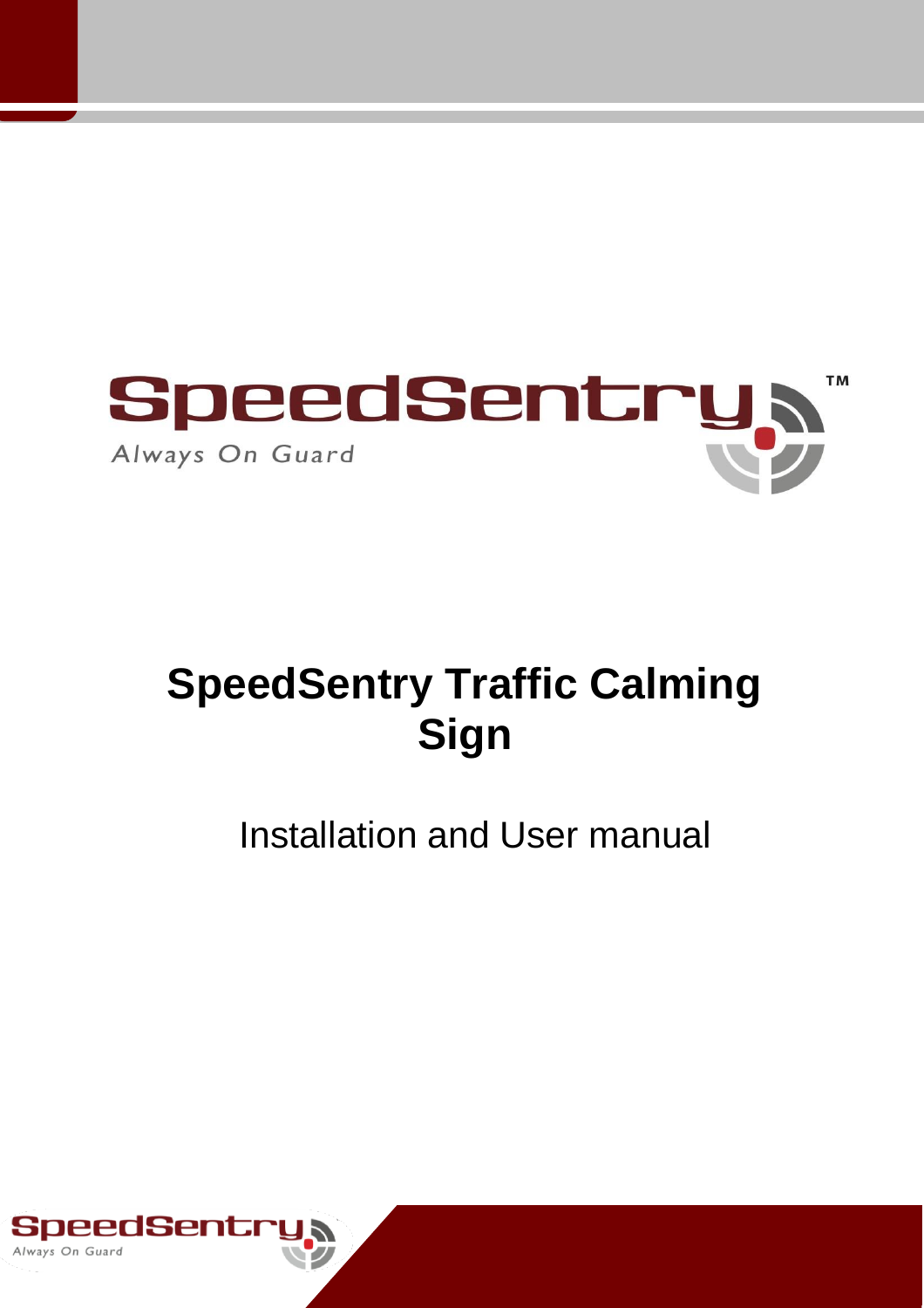## Table of Content

| 1 <sub>1</sub> | Installation                             |                                        | 1         |
|----------------|------------------------------------------|----------------------------------------|-----------|
|                | 1.1                                      | Step 1 – Mounting the Pole             | 1         |
|                |                                          | 1.2 Step 2 – Connect the Power         | $1 - 2$   |
|                | 1.2.1 Mains Power Options                | $\overline{2}$                         |           |
|                | 1.2.2 Solar Power Options                | $\overline{2}$                         |           |
|                | 1.3                                      | Step 3 – Switch on the SpeedSentry     | 3         |
|                | 1.4                                      | Step 4 – Collecting and Analyzing      |           |
|                |                                          | <b>In-Radar Traffic Statistics</b>     | $3 - 12$  |
|                | 1.4.1 Real Time Traffic Statistics       |                                        |           |
|                |                                          | $\overline{4}$                         |           |
|                |                                          | 1.4.2 Configuring the SpeedSentry unit | $5 - 12$  |
|                | 2 Setup Additional Configuration Options |                                        | $12 - 13$ |
| 3              | <b>SpeedSentry SPECIFICATIONS</b>        | $13 - 14$                              |           |
| 4              | Approvals                                |                                        | $14 - 15$ |
| 5              | Performance                              |                                        | $15 - 16$ |
|                | 6 Version Control                        | 16                                     |           |

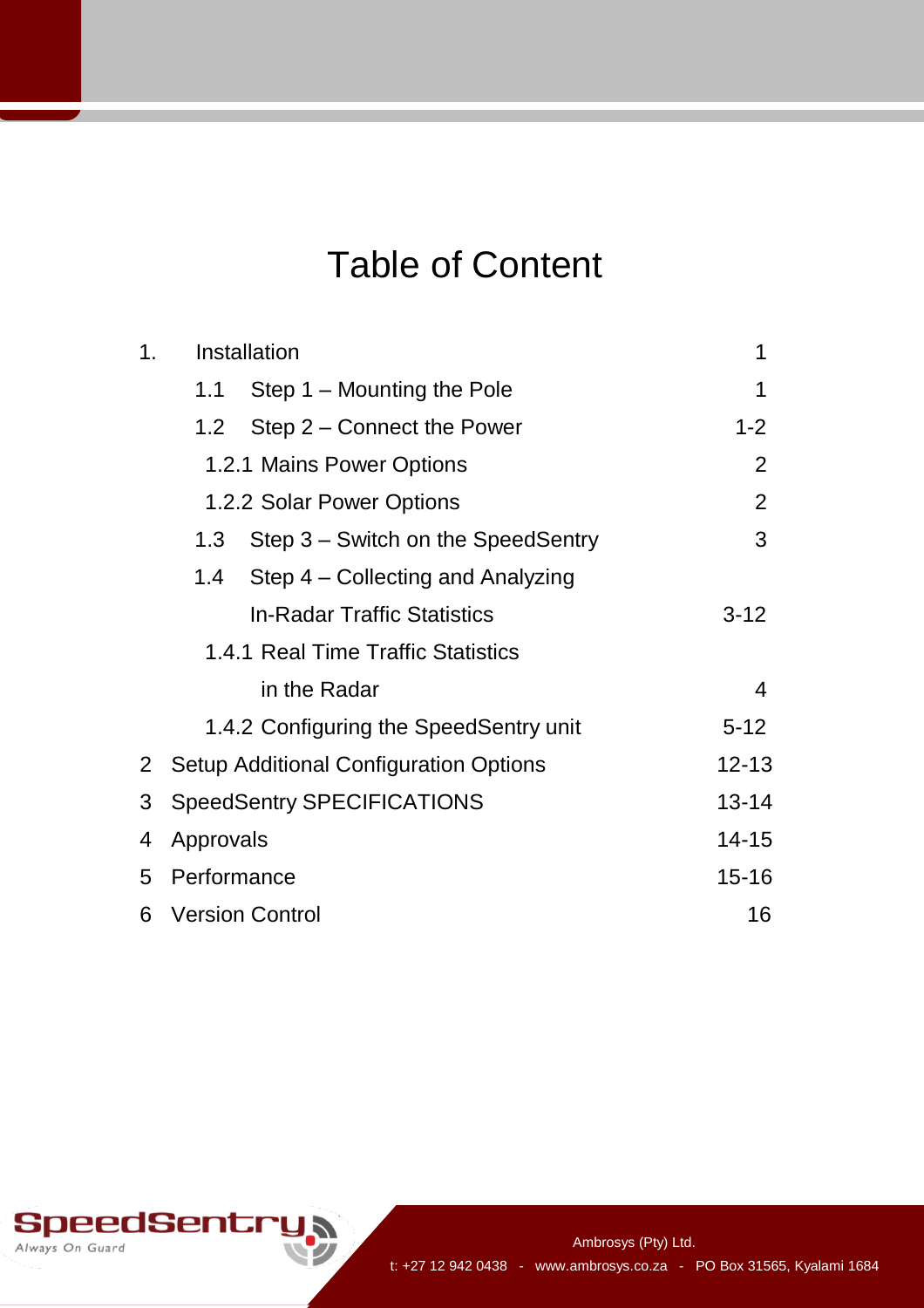## SeedSentry Traffic Calming Sign

#### **Installation**

The SpeedSentry traffic calming sign is mounted onto either a dedicated or shared pole, from 50mm to 200mm in diameter.

#### **Step 1 – Mounting the Pole**

Place the V shaped cutouts against the pole and thread either steel strapping tape or appropriately sized Jubilee clips through the cutouts in the formed brackets. Loosely fasten the straps around the pole and then slide the SpeedSentry to the desired height above ground, usually 2.5 to 3m. Place the SpeedSentry as close to the roadway as possible, facing the oncoming traffic at as narrow an angle as is possible. Be aware that intervening trees and moving objects such as airconditioning fan blades have been known to create false readings in the SpeedSentry. Tighten the mounting straps properly to the pole, ensuring that the height and Angle to the traffic is correct.

#### **Step 2 – Connect the Power**

SpeedSentry is supplied with an internal battery that is fully charged. This battery will last anywhere from 2 to 5 days, depending on the traffic density and display brightness options selected.

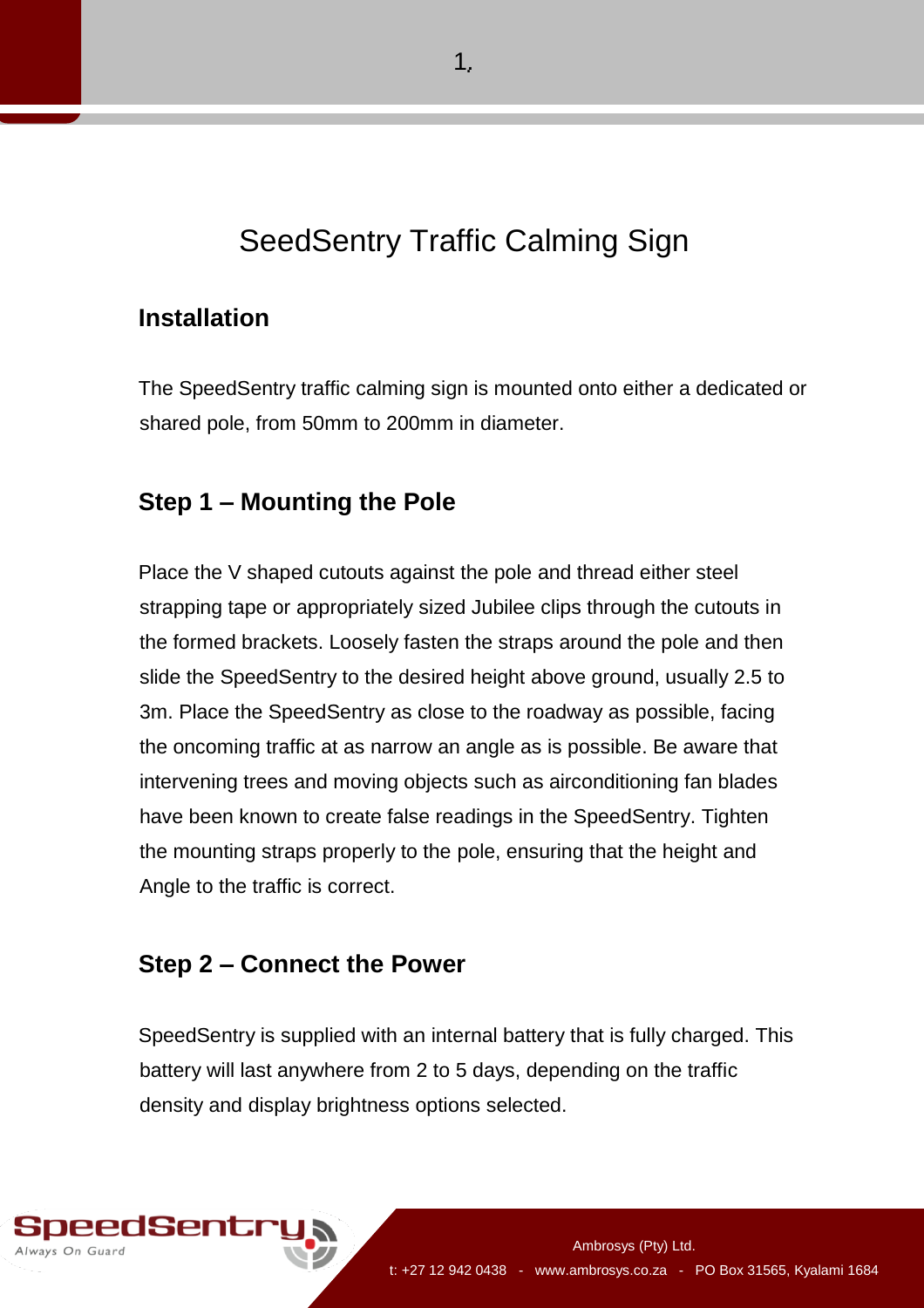#### **2.1. Mains Power Options**

The SpeedSentry unit is supplied with a 3metre trailing cable. It is recommended that the cable be protected from vandalism as far as possible – generally the power cables are run inside the mounting pole to the connection point. Drill an 8mm hole into the Mounting pole to allow access to the pole.

*Note: The SpeedSentry mains connection is designed for 125V AC to 250V AC only. Contact AMBROSYS (Pty) Ltd if other power options are required.* 

#### **2.2 Solar Power Options**

Mount the SpeedSentry Solar Panel above the SpeedSentry unit and ensure that:

- 1. The Panel faces North
- 2. That the Panel is exposed to clear sunlight for the entire day. Clear overhanging branches or any other obstructions that prevent direct sunlight
- 3. Connect the Solar Panel trailing cable plug to the socket underneath the top of the SpeedSentry Mounting Bracket. *Ensure that the retaining ring is screwed fully home to make sure that the fitting is waterproof.*

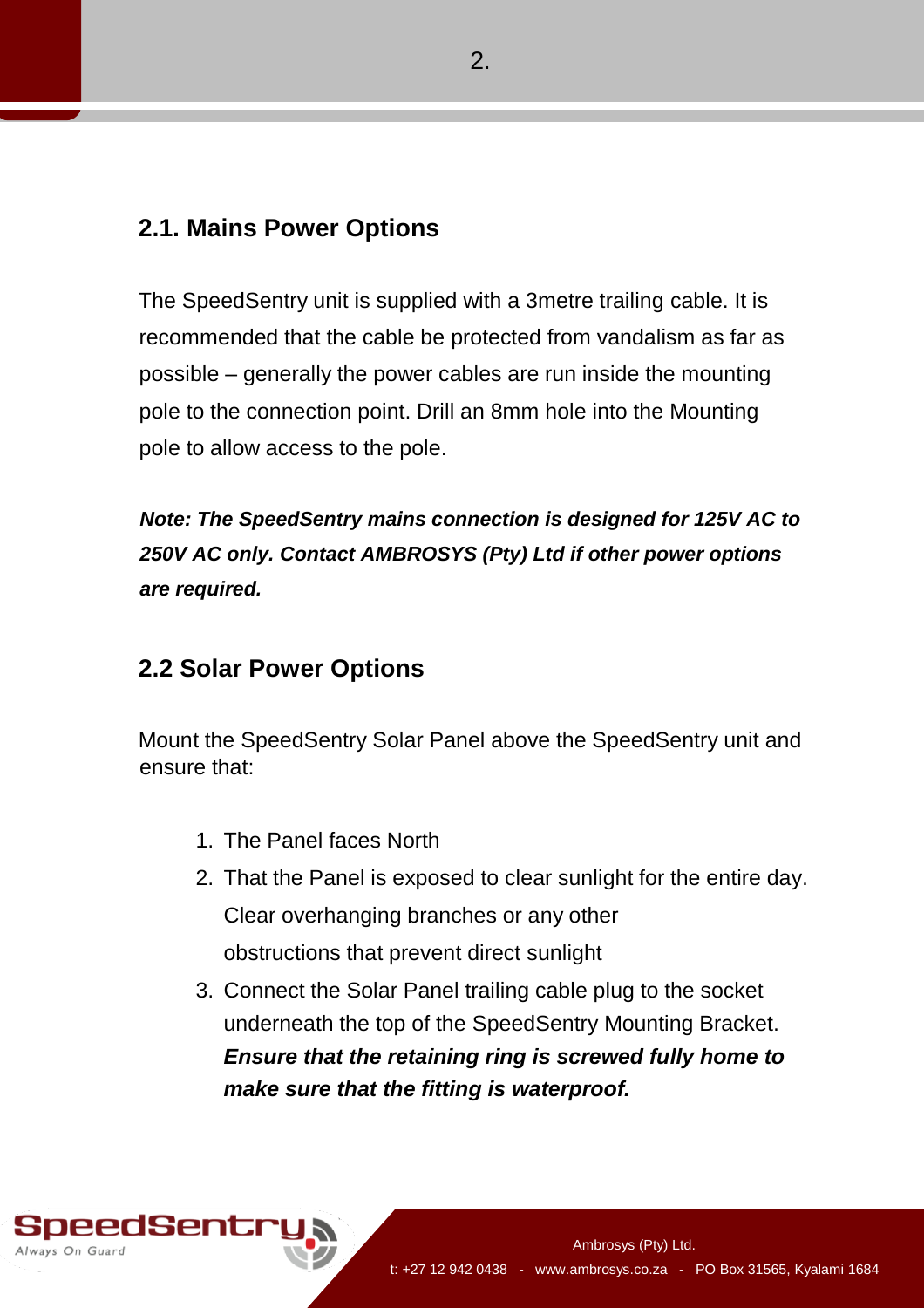#### **Step 3 – Switch on the SpeedSentry**

Locate the key switch at the bottom of the SpeedSentry and turn it to the ON position. Note that the key is trapped in the OFF position to minimize the chances of it being lost. The SpeedSentry will count from 1 to 10 on the display and then enter the active mode.

As soon as the SpeedSentry is switched on, the configuration and traffic statistics can be utilized.

## **Step 4 – Collecting and Analyzing In-Radar Traffic Statistics**

The SpeedSentry™ supports optional"In-Radar"advanced traffic statistics collection. This feature is sold separately. If this feature is enabled, you may collect the stored statistics by using the provided Houston Radar Advanced Statistics Analyzer Windows program.

This program must be installed on a 64 bit Windows and allows the retrieval of stored statistics from the radar by using a PC serial port. It also has features to generate traffic reports, plot interactive graphs and export the raw data to a MS Excel file. Please refer to the online help functionality of the program after you install it on your computer for detailed instructions on how to use its functionality.

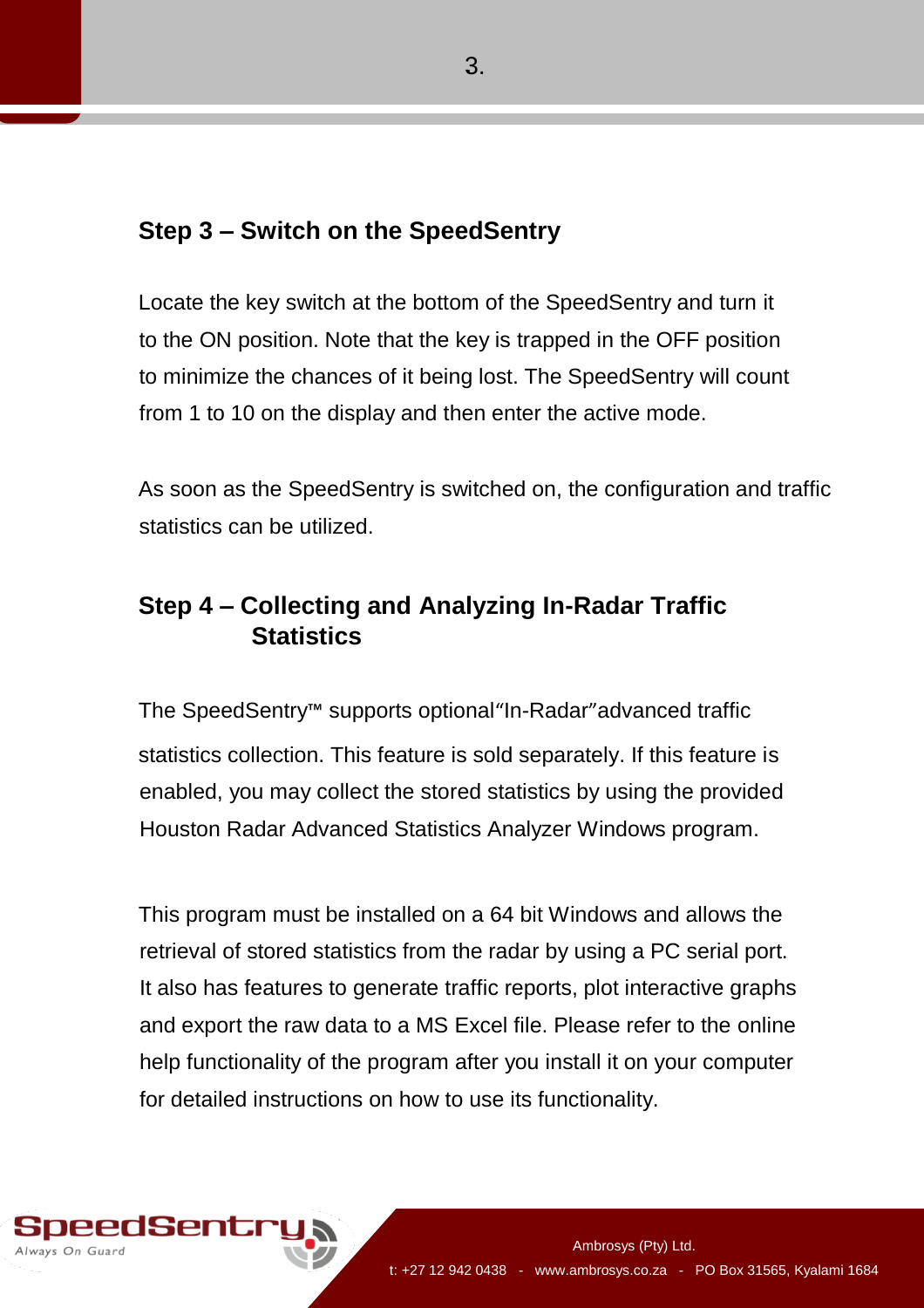### **Real Time Traffic Statistics in the Radar:**

The SpeedSentry™ In-Radar stats software now features" real time" histogram statistics. These are updated as soon as a vehicle is detected and may be read out as a speed bin count "histogram". Thus, no historical records need be read out and parsed to read statistics.

This feature requires a host program to be on-line to read the live statistics. Please contact Ambrosys (Pty) Ltd for more information if you are interested in acquiring live statistics from the radar.

Internal Clock:

The SpeedSentry™ has a built-in clock/calendar function. This is used to keep the time to date/time stamp the historical archive records saved by the Advanced In-Radar traffic statistics collection feature that is available as an option in the radar.

## **Configuring the SpeedSentry:**

The SpeedSentry™ supports many user options and configurations that make it a very versatile device. A user-friendly MS Windows PC based graphical user interface (GUI) software is provided to make this configuration a snap for the end user.

Install the Houston Radar Stats Analyzer or Houston Radar

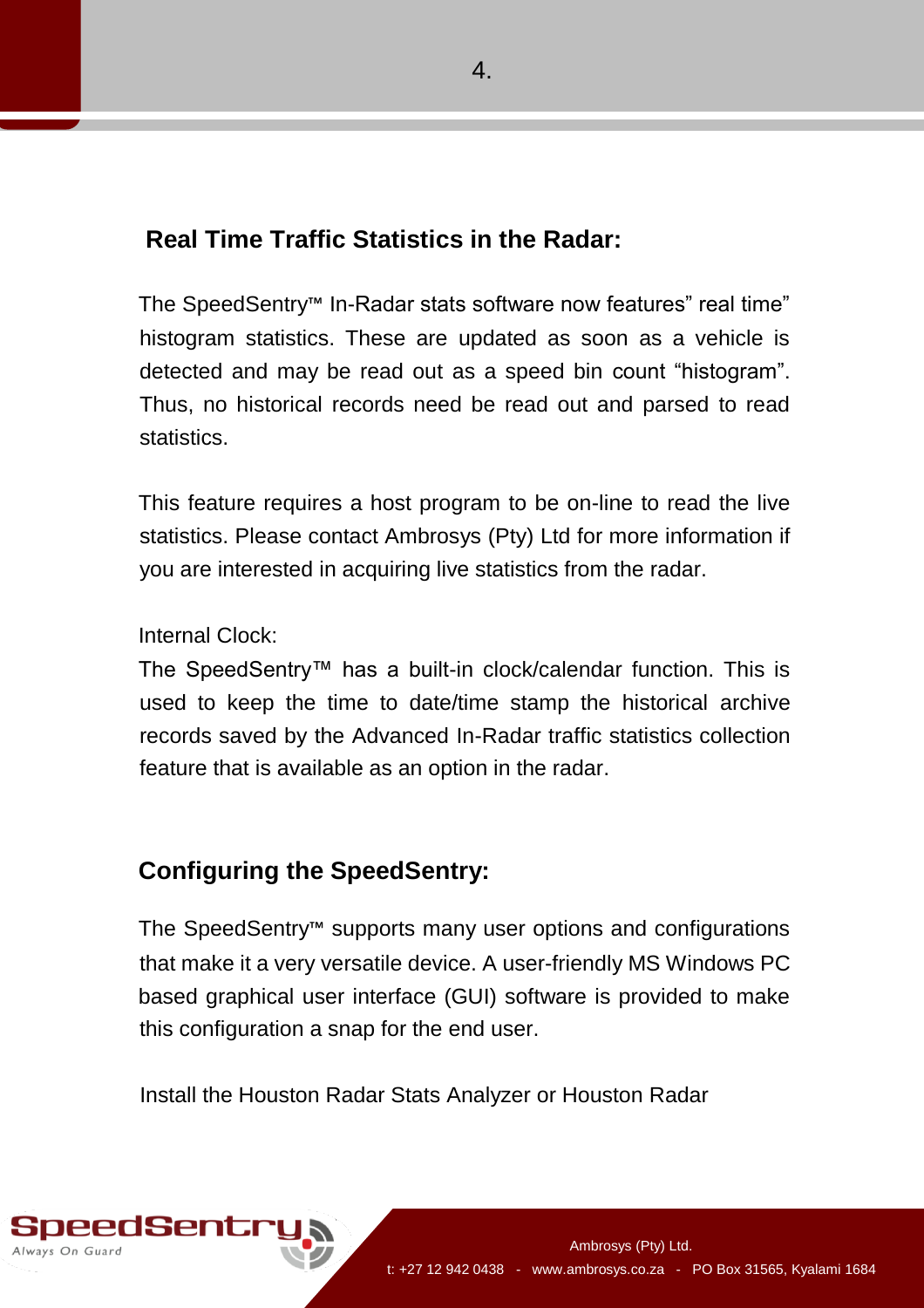Configuration Tool provided with the SpeedSentry™ sign on your MS Windows PC. After starting the installed program, click on "FileConnect to Radar" at which time you will see the following screen.

#### *Connect to The Unit:*

**Step 1**: Connect to the SpeedSentry™ in the "Connection" tab. Ensure you get "Radar Found" message and another window with radar details. Click past these messages.

| Connected Radar Inform<br>Not Connected<br>Connection Status:<br>Radar Software Ver. #:<br>Radar Tag #<br>Radar Type/HW Ver:<br>Stats Package:<br>Serial ID:<br>Radar Clock: |  |
|------------------------------------------------------------------------------------------------------------------------------------------------------------------------------|--|
| Traffic Stats Collection Info:<br>Data Start Time:<br>Data End Time:                                                                                                         |  |
| Current Record Time:<br>Page Read:                                                                                                                                           |  |
| Radar Output<br>Data Transferred (kB):<br>55.8KB                                                                                                                             |  |
|                                                                                                                                                                              |  |

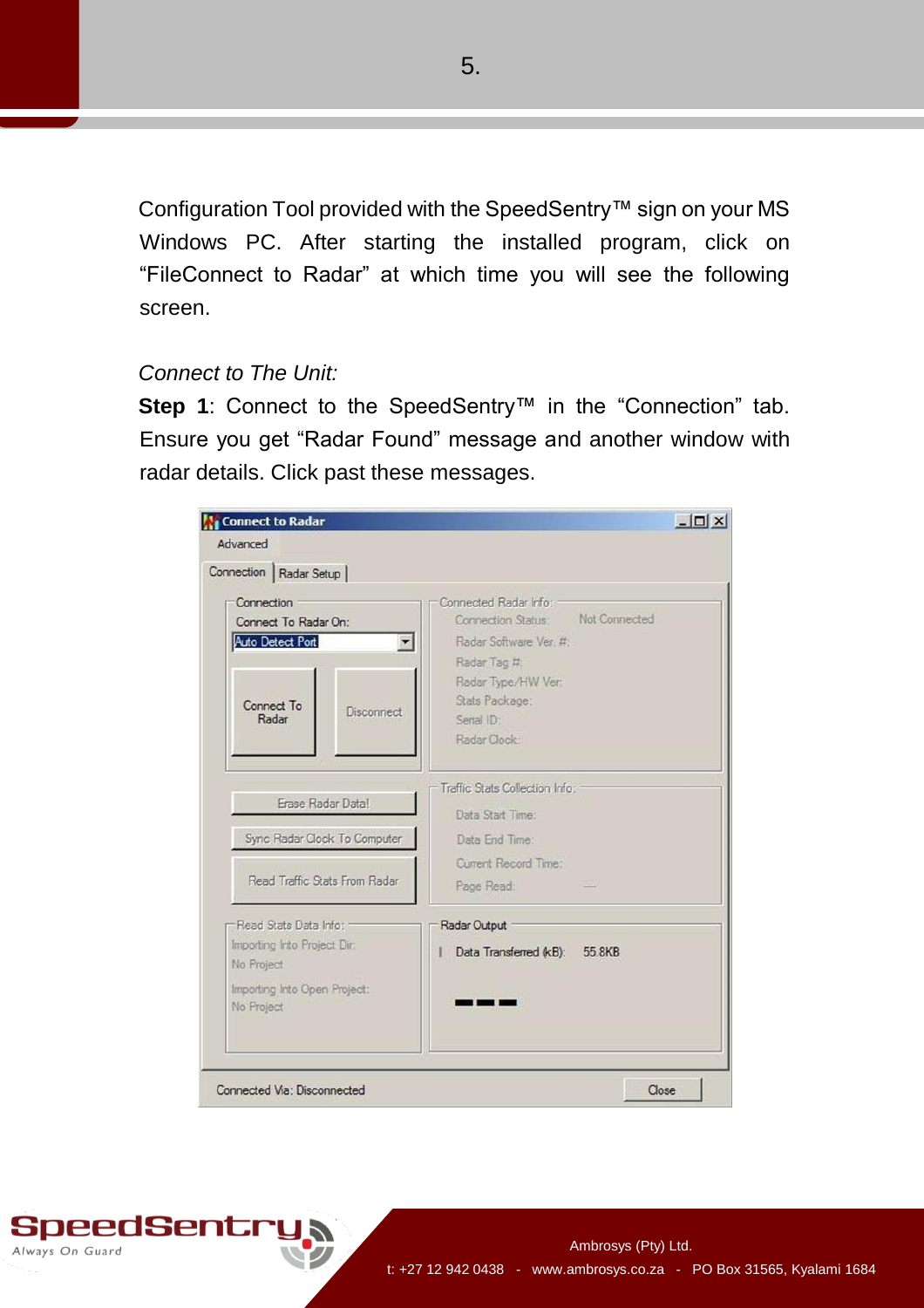*Read The Radar Configuration:* 

**Step 2**: Click on the "Radar Setup" tab. The software will read the radar configuration and you should see this screen (actual values will depend on your SpeedSentry™).



*This screen contains the most frequently used settings in the SpeedSentry™*



6.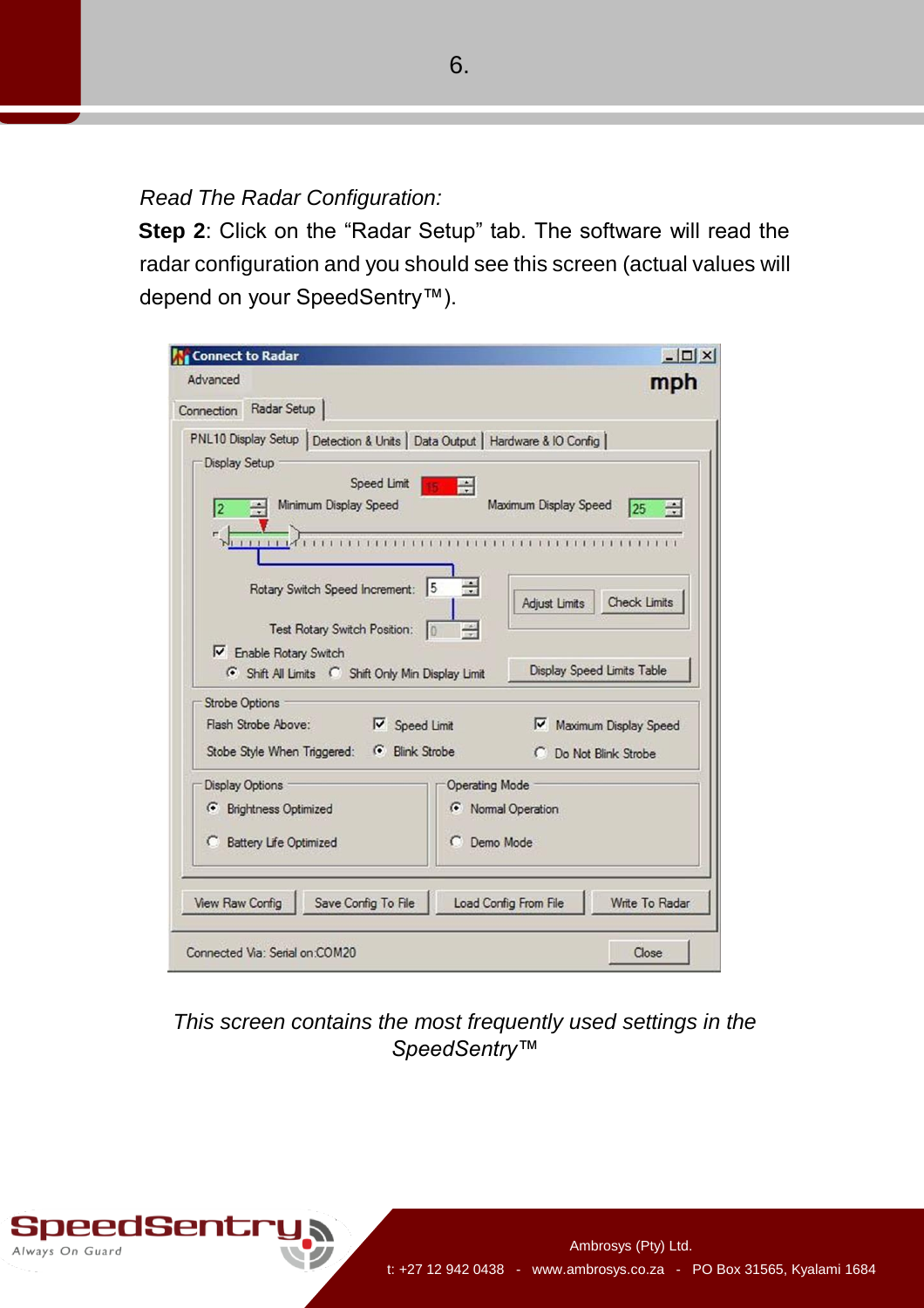*Setup The Display Limits (Permanent Location, Rotary Switch Disabled):* 

- **Step 3:** Setup the display limits for your permanent location. The following screen shows the simplest option with the rotary switch disabled. We will discuss the rotary switch in the next section.
	- **Step 3A:** Disable the rotary switch if the sign will be in a permanent location and the display limits will be fixed (skip to next section if sign will be portable unit).
	- **Step 3B**: Set the Minimum display speed. Display will be blank below this speed.
	- **Step 3C**: Set the Maximum display speed. Display will be blank above this speed.
	- **Step 3D:** Set the Speed Limit. Display will flash above this speed to attract further attention. Users may choose to set this slightly above the actual speed limit on the road to prevent excessive flashing if traffic is moving just above the posted speed limit. However, the end user is the best judge of this value.

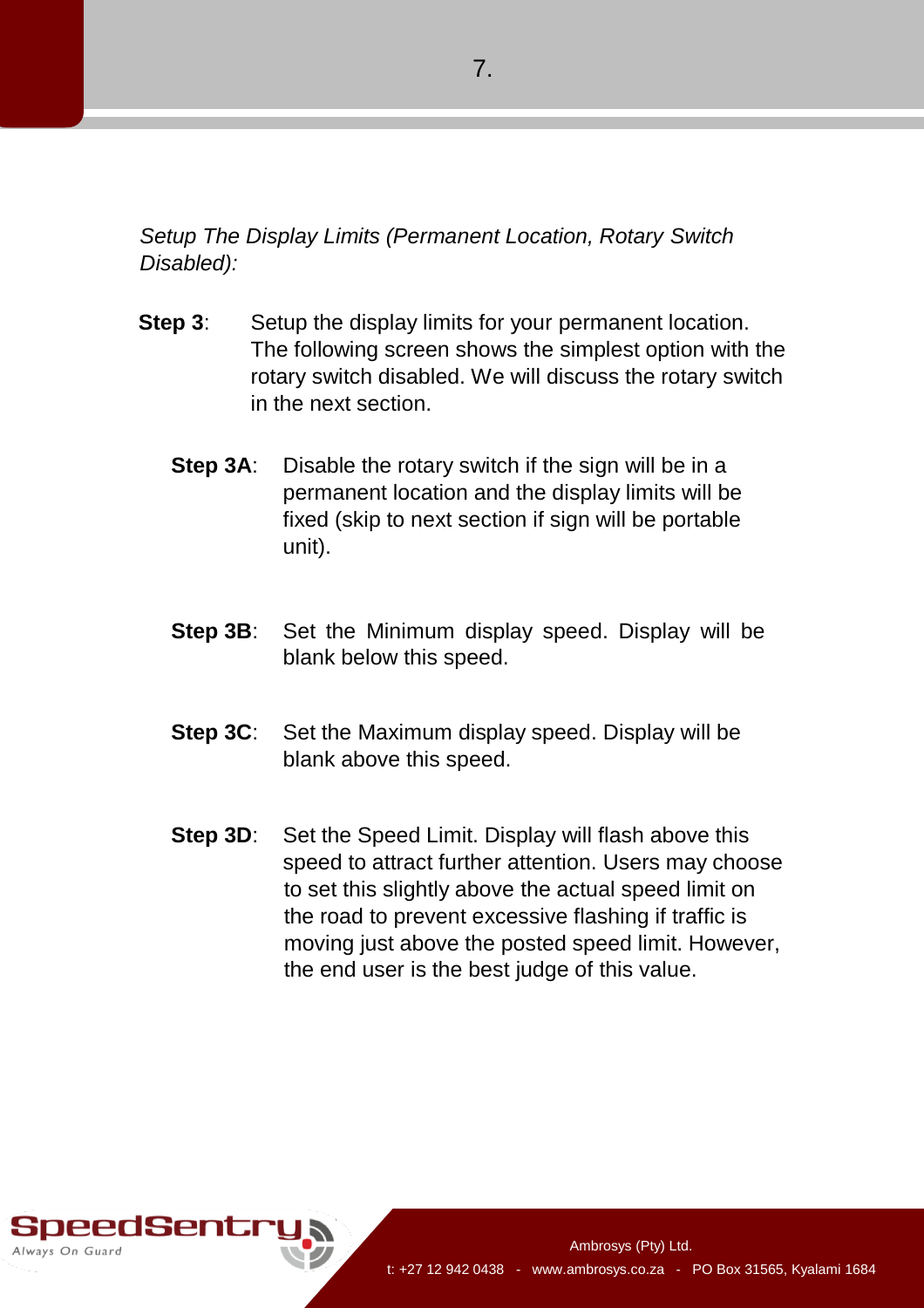| <b>Connect to Radar</b>                                                                                                                                                                                                                        | $ \Box$ $\times$                                                                                                                                |
|------------------------------------------------------------------------------------------------------------------------------------------------------------------------------------------------------------------------------------------------|-------------------------------------------------------------------------------------------------------------------------------------------------|
| Advanced<br>Connection Radar Setup                                                                                                                                                                                                             | mph                                                                                                                                             |
| PNL10 Display Setup   Detection & Units   Data Output   Hardware & IO Config  <br><b>Display Setup</b><br>Speed Limit<br>Minimum Display Speed<br>12<br>Rotary Switch Speed Increment:<br>Test Rotary Switch Position:<br>Enable Rotary Switch | E<br>Maximum Display Speed<br>25<br>$\rightarrow$<br><b>Check Limits</b><br>Adjust Limits<br>$\mathbf{10}$<br><b>Display Speed Limits Table</b> |
| C Shift All Limits G Shift Only Min Display Limit<br><b>Strobe Options</b><br>Flash Strobe Above:<br>$\triangledown$ Speed Limit<br>Stobe Style When Triggered: G Blink Strobe                                                                 | Maximum Display Speed<br>C Do Not Blink Strobe                                                                                                  |
| <b>Display Options</b><br><b>6</b> Brightness Optimized<br><b>C</b> Battery Life Optimized                                                                                                                                                     | <b>Operating Mode</b><br>C Normal Operation<br><b>C</b> Demo Mode                                                                               |
| <b>View Raw Config</b><br>Save Config To File<br>Connected Via: Serial on:COM20                                                                                                                                                                | Write To Radar<br>Load Config From File<br>Close                                                                                                |

*Setup The Display Limits (Portable Sign, Rotary Switch Enabled)*

#### *Setup White Strobe Configuration:*

**Step 4: Set the White Strobe cluster option and blink style to your** preference. If you do not wish the strobe to be activated, simply uncheck both checkboxes.

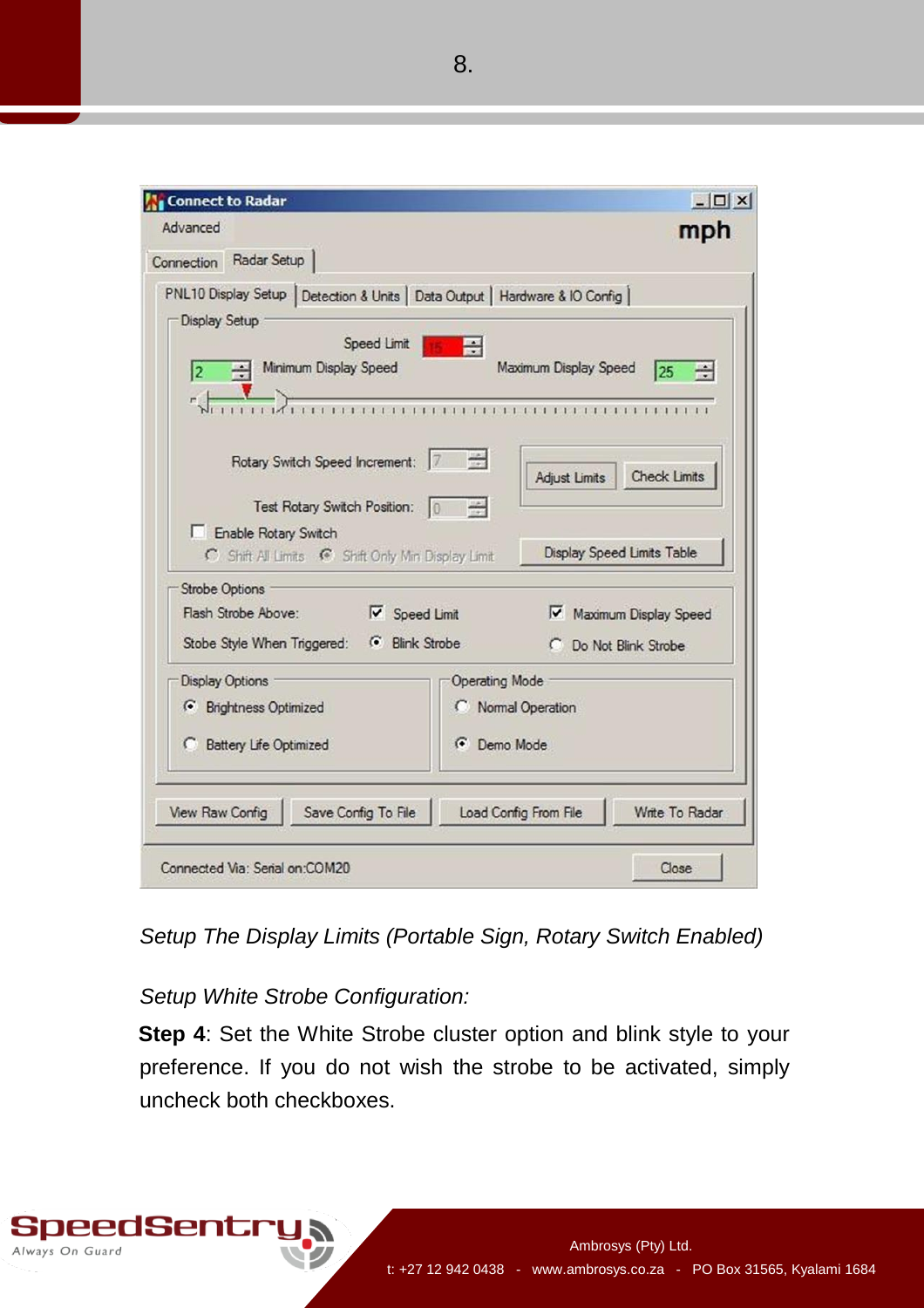| - Strobe Options            |                       |                       |
|-----------------------------|-----------------------|-----------------------|
| Flash Strobe Above:         | $\nabla$ Speed Limit  | Maximum Display Speed |
| Stobe Style When Triggered: | <b>6</b> Blink Strobe | C Do Not Blink Strobe |

The SpeedSentry™ has a white LED cluster (strobe light) arranged in a circle in between the two digits (this option may not be present in your display). The cluster strobes at a fast 10Hz rate to attract attention and may be selected to activate above the flashing speed limit as well as above the maximum display speed.

Note that if enabled above the flashing speed limit, the cluster will also illuminate above the maximum display speed. Strobe light is typically used to draw attention of the driver to the display and the fact that their current vehicle speed is above the posted speed limit or that they are driving at an unsafe speed.

The 10Hz modulation is implemented in the hardware and cannot be disabled via software. Ambrosys (Pty) Ltd if you require it to be disabled in hardware. Additionally, this strobe can be configured from this screen to blink on/off at a 1.4Hz rate together with the speed display.

#### *Setup Display Brightness Configuration:*

**Step 5**: The SpeedSentry™ automatically controls the display brightness for optimal visibility under all ambient lighting conditions. The ambient light is sampled by a built in light sensor located on the front face of the PCB or by an optional external light sensor

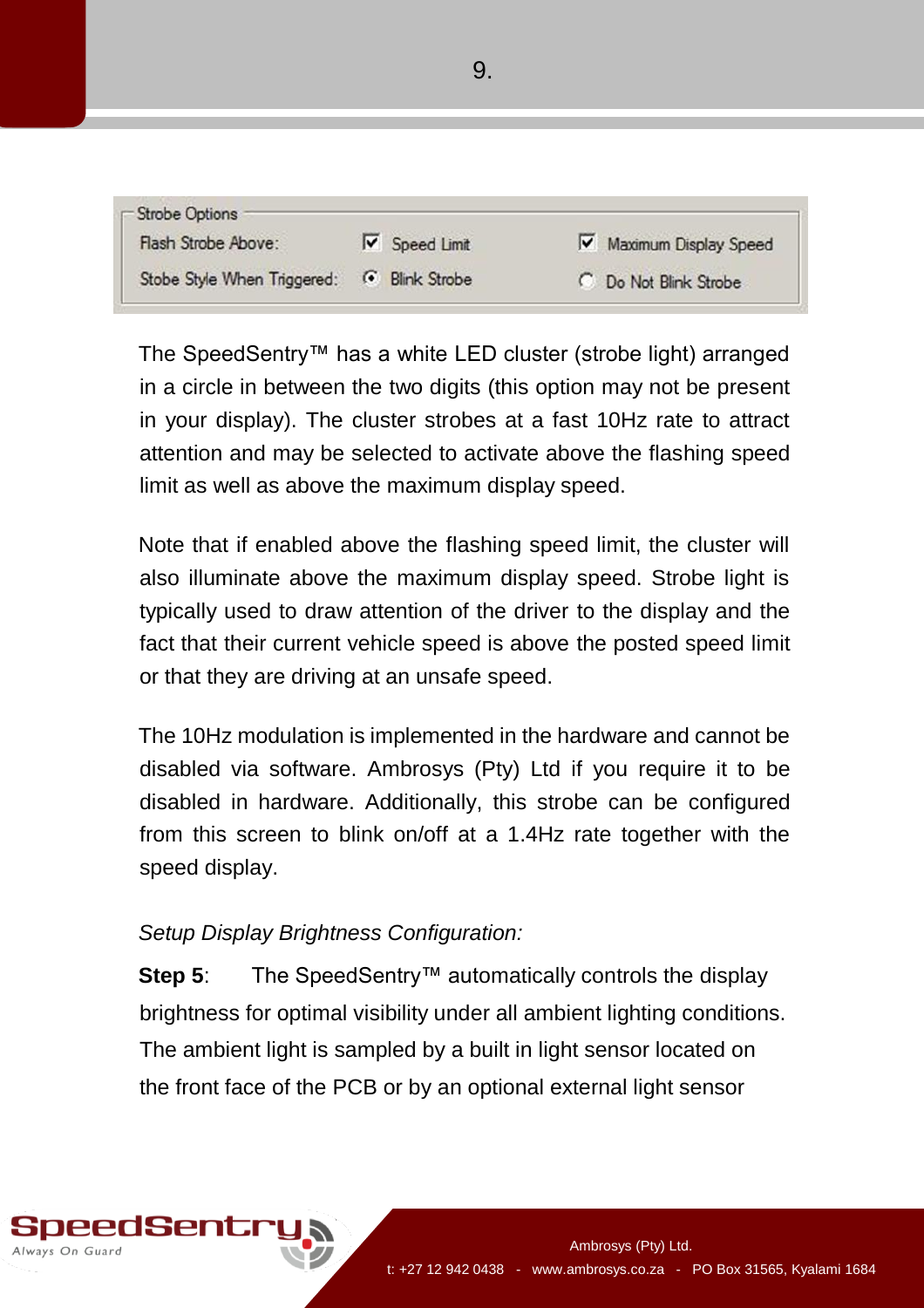wired to the AUX connector. A control algorithm computes the optimal brightness and adjusts the average LED current via a PWM circuit. PWM circuit is designed to prevent flicker and colour distortion.

You may choose to bias automatic brightness control algorithm towards saving battery (Battery Life Optimized) or making the display brighter and hence more noticeable (Brightness Optimized).

In the "Battery Life Optimized" setting the display brightness is reduced by about 30% from the factory default setting for any ambient lighting condition. This can be particularly advantageous for portable signs operating solely off a battery and allow the sign to operate up to 30% longer under heavy traffic conditions. If you find the display brightness in-adequate, then set the display to "Brightness Optimized".

#### *Setup Operating Mode Configuration:*



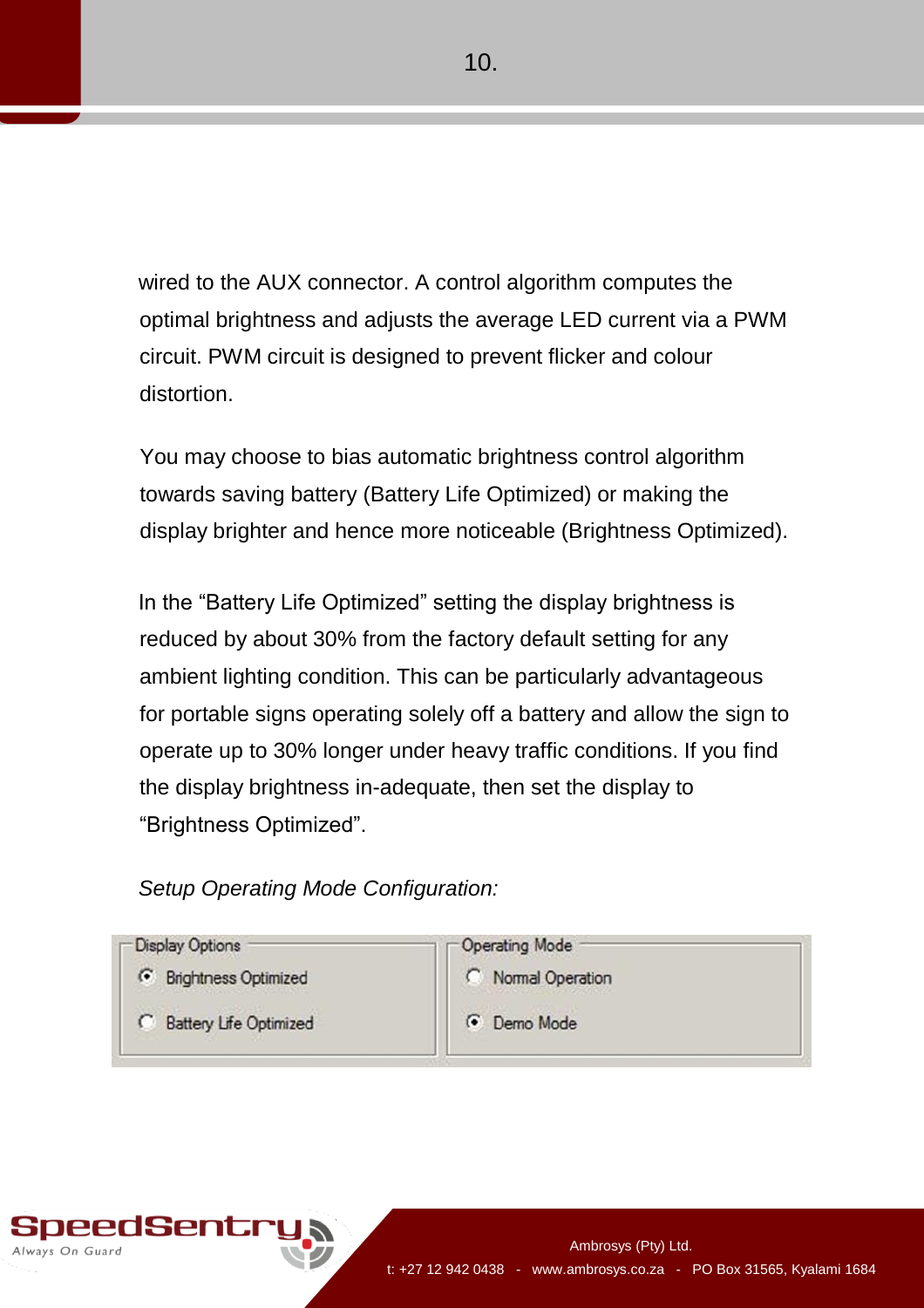**Step 6:** For normal operation of the sign on the road select "Normal Operation". In this mode the radar will pick up actual targets in front of the unit and display them on the digits if they range between the Minimum Display Limit and Maximum Display Limit.

The SpeedSentry™ also supports a "Demo Mode". In this mode, the radar generates a pre-programmed sequence of speeds and shows them on the display. Note that the speed limits still apply to these speeds, so selecting different limits will change what speeds are displayed and if the strobe is activated. The ambient light sensor and automatic display brightness control work as normal.

This can be a useful tool to test the sign on a low traffic road or inside an office or trade show floor.

In demo mode, the radar will not pickup and display actual traffic speeds.

A power cycle is required for the change to take affect after going from Normal to Demo mode or vice-a-versa. If you change modes

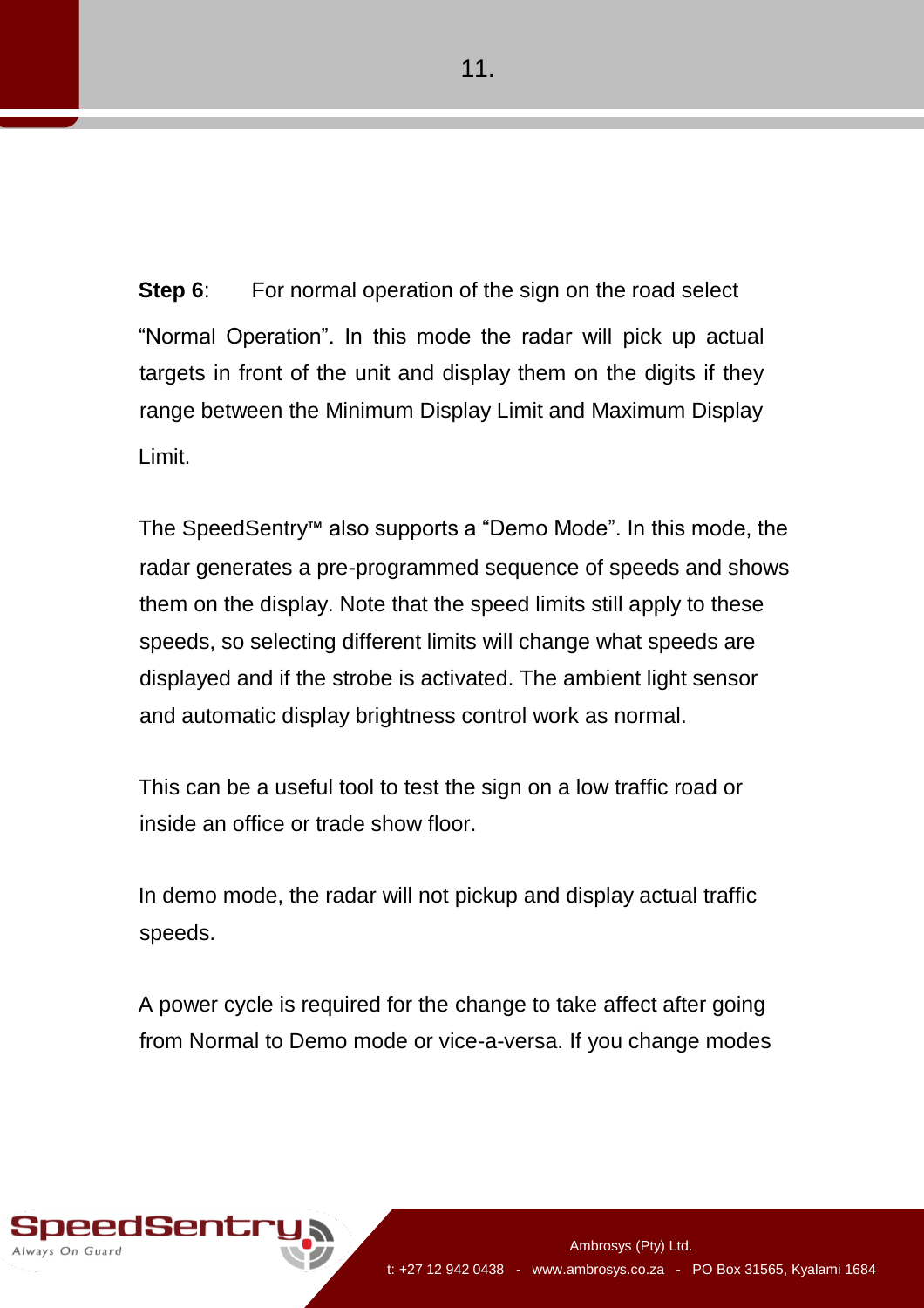and save the configuration to the radar, the software will prompt you for a reboot. This allows you to change the mode from the PC without opening the SpeedSentry™ box and physically power cycling the unit.

#### *Write the Configuration to the* SpeedSentry™*:*

**Step 7:** Write the Configuration to the SpeedSentry™ by clicking on the "Write to Radar" button. You must click this button and be presented with the"

Configuration Saved" message before your changes are saved to the connected SpeedSentry™.

#### **Setup Additional Configuration Options:**

The Houston Radar model SS300. It supports numerous other options like detection sensitivity, programmable serial port baud rate, different measurement units (mph, kph, fps, mps) and fractional high precision speed output over the serial port. If you wish to configure these options, click the "Detection and Units", "Data Output" and "Hardware and IO" tables to make changes to these other infrequently adjusted settings.

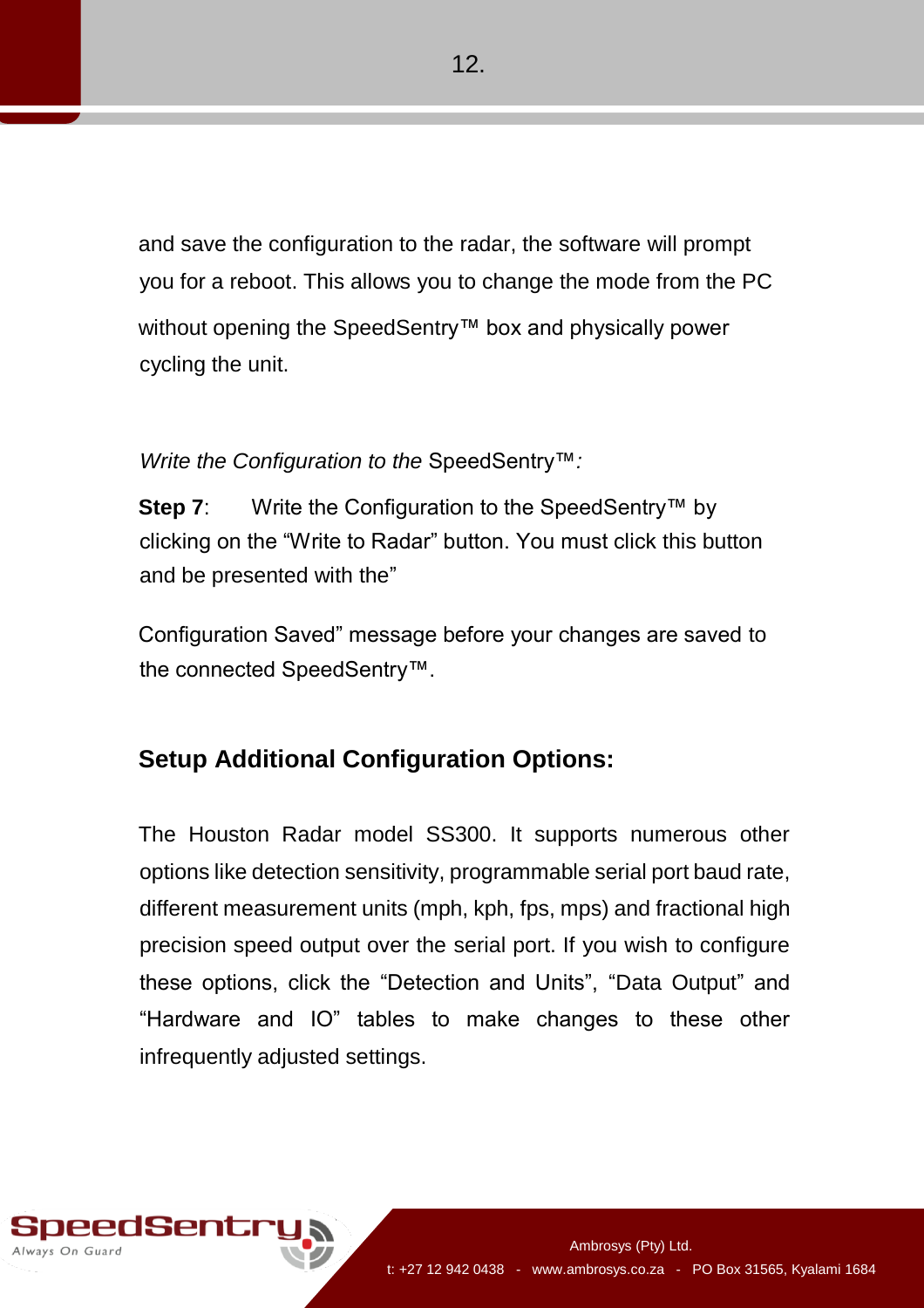PNL10 Display Setup | Detection & Units | Data Output | Hardware & IO Config | **Speed Units** Speed/Limits Units MPH  $\blacksquare$ **Speed Detection Limits** Please set the speed limits in the 'PNL10 Display Setup' tab Detection Sensitivity (% of Max Range) Max Min  $100 10%$ 100% **Detection Direction** Select Target For Output  $\binom{2}{3}$  incoming C Outgoing G Select Fastest C Select Strongest Slow Speed Targets Filter Tuning Fork Test Favor Rejecton of False Slow Pickup Tuning Fork for 30 secs After Power  $\Gamma$  $\Box$ Up (Detects Both Directions For This Duration) Targets Over Detection Latency **View Raw Config** Save Config To File Load Config From File Write To Radar

## **SpeedSentry Specifications:**

Always On Guard

**General** Operating Band K---Band Frequency 24.125 GHz ±50Mhz (US) or 24.20Ghz (UK, Australia) Power Output 5mW

t: +27 12 942 0438 - www.ambrosys.co.za - PO Box 31565, Kyalami 1684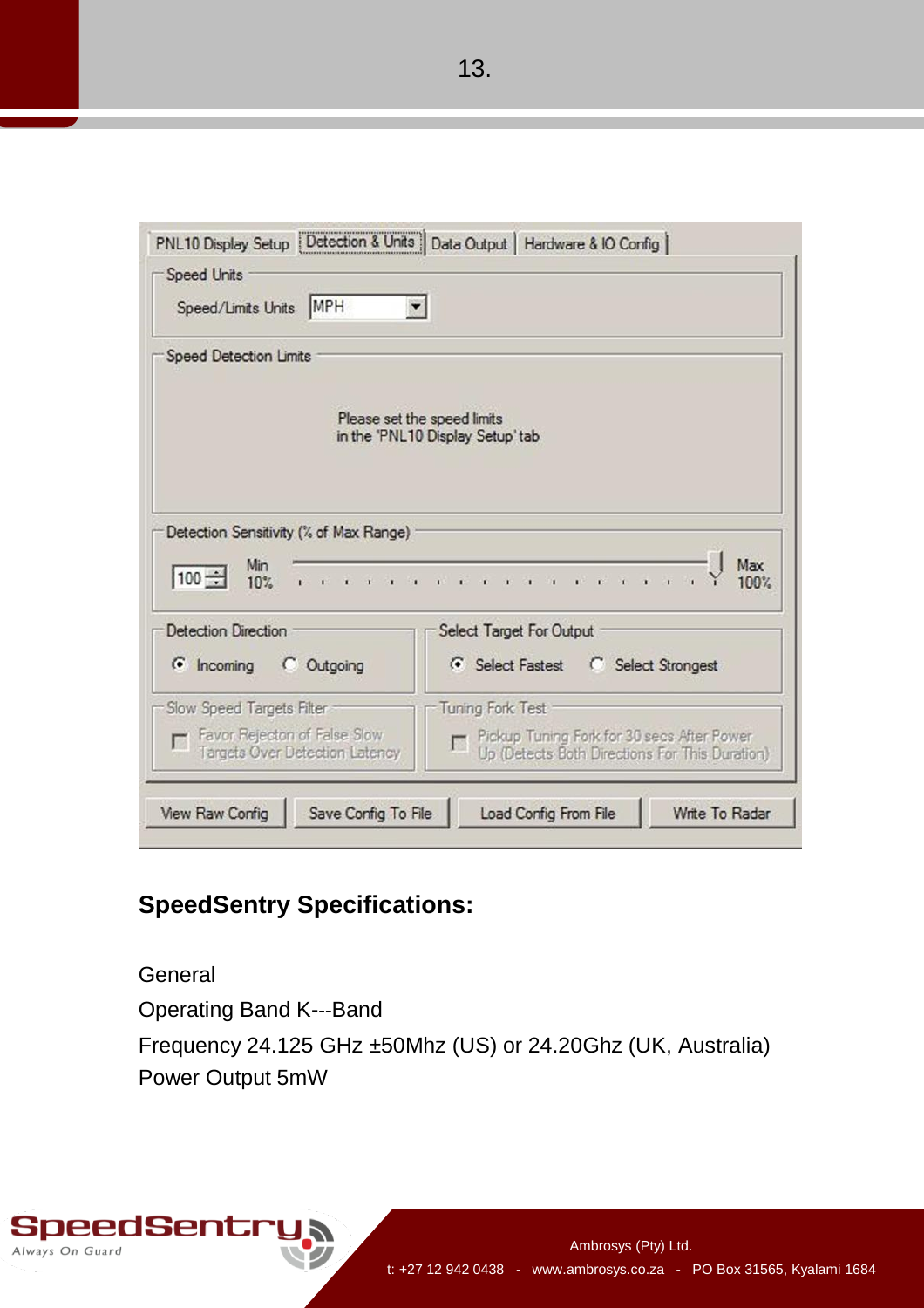Antenna Beam Pattern 45 deg x 38 deg Polarization Linear Supply Voltage 5.6V DC to 16V DC (18VDC Maximum) Reverse Battery Protected Nominal Current Draw Display blank: 9.5 mA (@12VDC including radar) Display at night: 21 mA Display at max brightness: 415 mA Operating Temp. -40°F to +185°F (-40°C to +85°C). Weatherproof No. IP65. IR Remote Programmable No

#### **Approvals:**

Radar Approvals FCC Part 15, modular approval (US Version), CE Mark.

Data Interfaces

Serial Communication RS232 Data Rate 1200 to 115200 baud

Data Connector DB9 Female with RS232 levels wired as a DCD.

Use 3 wires straight through cable to PC RS232 port.

Power Screw terminal default. Can be user specified.

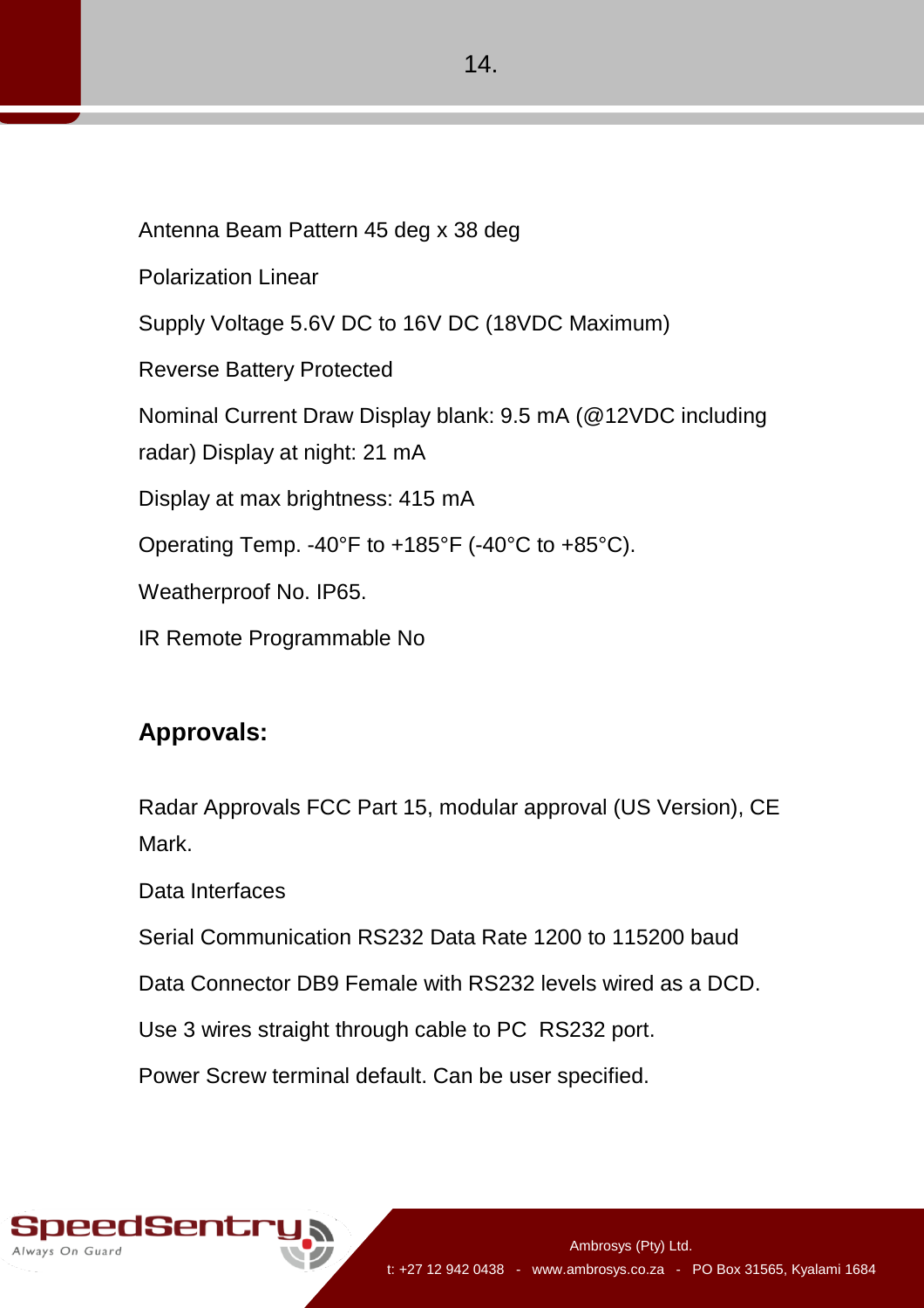Minimum quantity order size may apply. Contact us for details.

AUX 2mm pitch 4x2rows. Sullins part # NPPN042GFNS-RC

Use mating Sullins part # NRPN042MAMS-RC or equivalent

**Optical** 

LED Color ITE Amber (592nm ±4nm) for digits. White for strobe cluster

White LED digits are available as an option. Contact us for more information.

Brightness 11,000 nits (cdm) maximum, controlled automatically via onboard light sensor 550nits at night.

## **Performance:**

Resolution ±0.006 mph (internal and available on serial port) rounded to whole mph (kph) when shown on display. Accuracy

 $\pm 0.4\%$  of reading  $+0.1$ mph

Detection Range Typically 90+ m (300+ feet) for compact vehicles on open and level road with radar mounted 1.5 m (5 feet) high and pointed straight into oncoming traffic. 150+ m (500+ feet) for larger trucks, lorries and vehicles with inherently large radar crosssection. May vary with installation and road conditions.